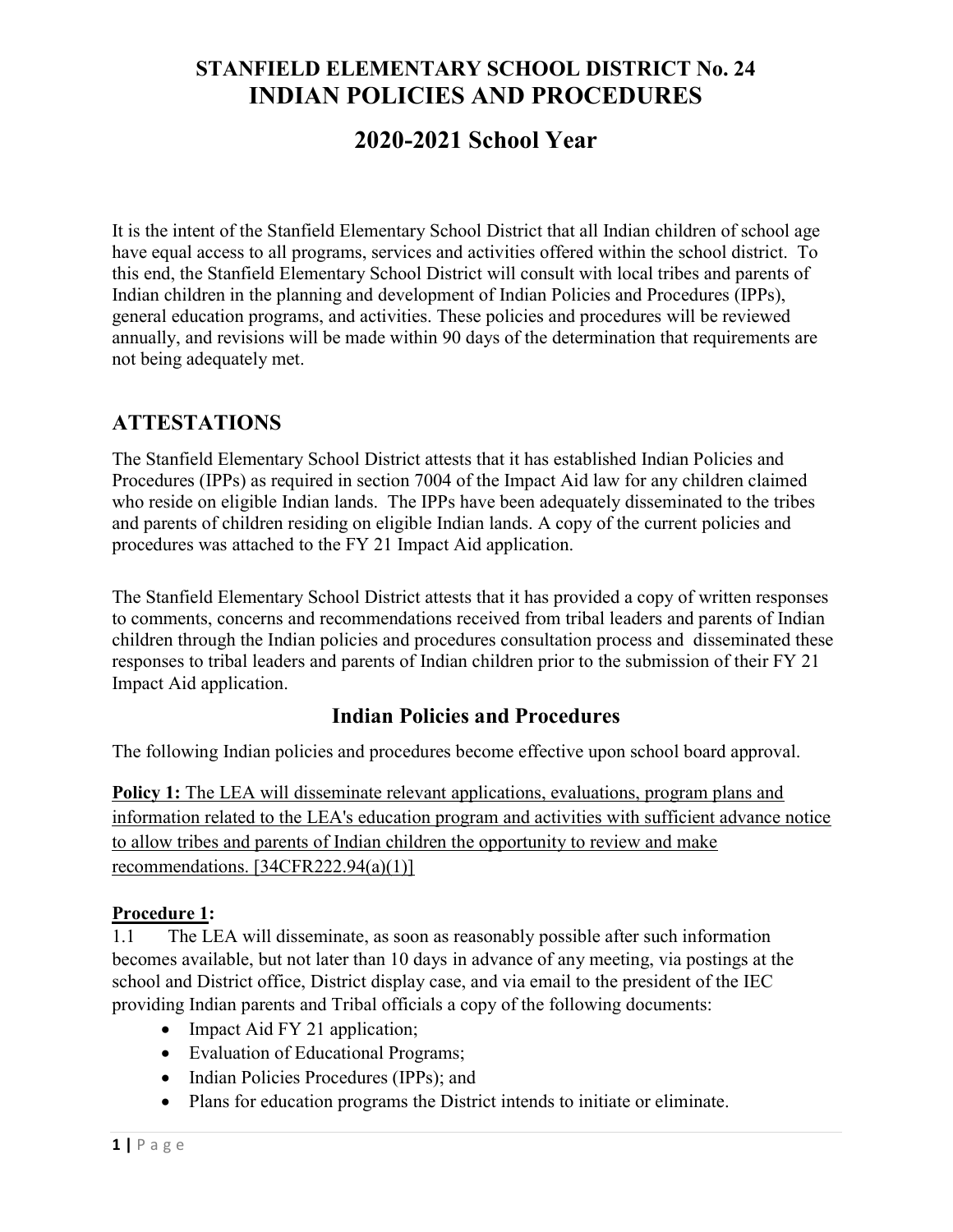# 2020-2021 School Year

1.2 In addition, information regarding these materials will be included on the District's website at www.gostanfield.com

1.3 Parents of Indian children, tribal officials and the public will be given notice of any and all meetings related to the equal participation in the content of the educational program by including information about meeting times and locations on the District website (www.gostanfield.com). The location, date and time of any meeting described above shall be posted in the same manner as a legally posted Governing Board meeting.

1.4 Parents of Indian children, tribal officials, the Indian Education Committee and any other interested party can review assessment data to help develop or modify educational programs and services allowing for the participation of Indian children on an equal basis in the District.

1.5 Minutes from the Indian Education Committee meetings will be posted on the District's website for all interested parties and Tribal officials to review. This will allow for ongoing dissemination of information.

POLICY (2): The Stanfield Elementary School District will provide an opportunity for the Tohono O'Odham Tribe and parents of Indian children to provide their views on the District's educational program and activities, including recommendations on the needs of their children and how the District may help those children realize the benefits of the educational programs and activities. [34CFR222 .94(a)(2)] As a part of this requirement, the LEA will-

(i) Notify tribes and the parents of Indian children of the opportunity to submit comments and recommendations, considering the tribe's preference for method of communication, and

(ii) Modify the method of and time for soliciting Indian views, if necessary, to ensure the maximum participation of tribes and parents of Indian children.

#### Procedure 2:

2.1 The LEA surveys the parents of Indian children via parent teacher conference surveys in the Fall to allow them the opportunity to make commentary concerning: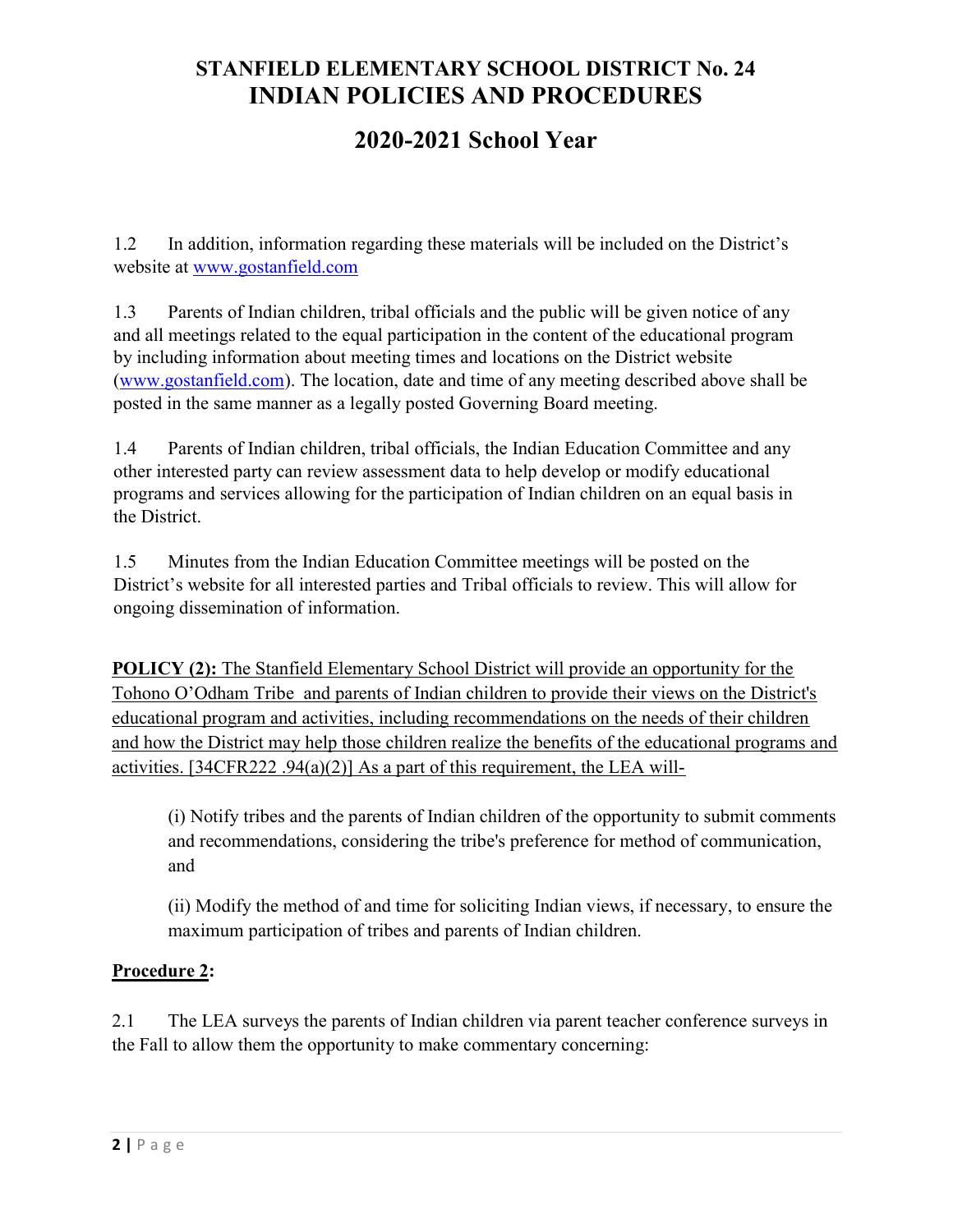## 2020-2021 School Year

(1) the needs of their children and the ways in which they can assist them in realizing the benefits of the education programs; and

(2) the overall operation of the District's education program.

2.2 The Indian Education Committee of the Stanfield Elementary School District will meet monthly on the second Tuesday of every month during the school year, as posted on the District's website, for the purpose of addressing comments and concerns of parents of Indian children regarding the District's educational programs and activities. The meeting agendas are posted and all meetings are open to the public allowing for tribal officials as well as parents of Indian children the opportunity to submit comments and recommendations for consideration.

2.3 The Stanfield Elementary School District has consulted with the Tohono O'Odham Tribe prior to the adoption of these board policies. The Tohono O'Odham Tribe prefers all communication with the tribe and the parents' of Indian children be disseminated via multiple sources of both written and oral communications including website postings, postings at the school site, and oral communications as applicable at parent nights, through liaisons, etc.

2.4 The LEA will, to the extent possible, utilize the tribe's preferred method of communication for all correspondence with the tribe and the parents of Indian children for consultation on these IPPs and the educational program and activities.

2.5 At each monthly Stanfield Elementary School District Governing Board meeting, a section of time is set aside for communications from the public. This is a time to offer comments and suggestions regarding programming for Indian students. In addition, two public hearings are scheduled in October and January which are specifically devoted to addressing questions regarding federal programs. Based upon suggestions, preferred methods pf communication, as well as ways to maximize participation from tribal officials and parents of Indian children, input will be seriously considered and modified as applicable.

2.6 If the consultation participation by parents of Indian children and tribes is low, the Stanfield Elementary School District will re-evaluate its consultation process. Specifically, the Stanfield Elementary School District will take the following measures to improve or enhance participation:

- Consult with parents of Indian children and tribes
- Change communication method
- Change time of meeting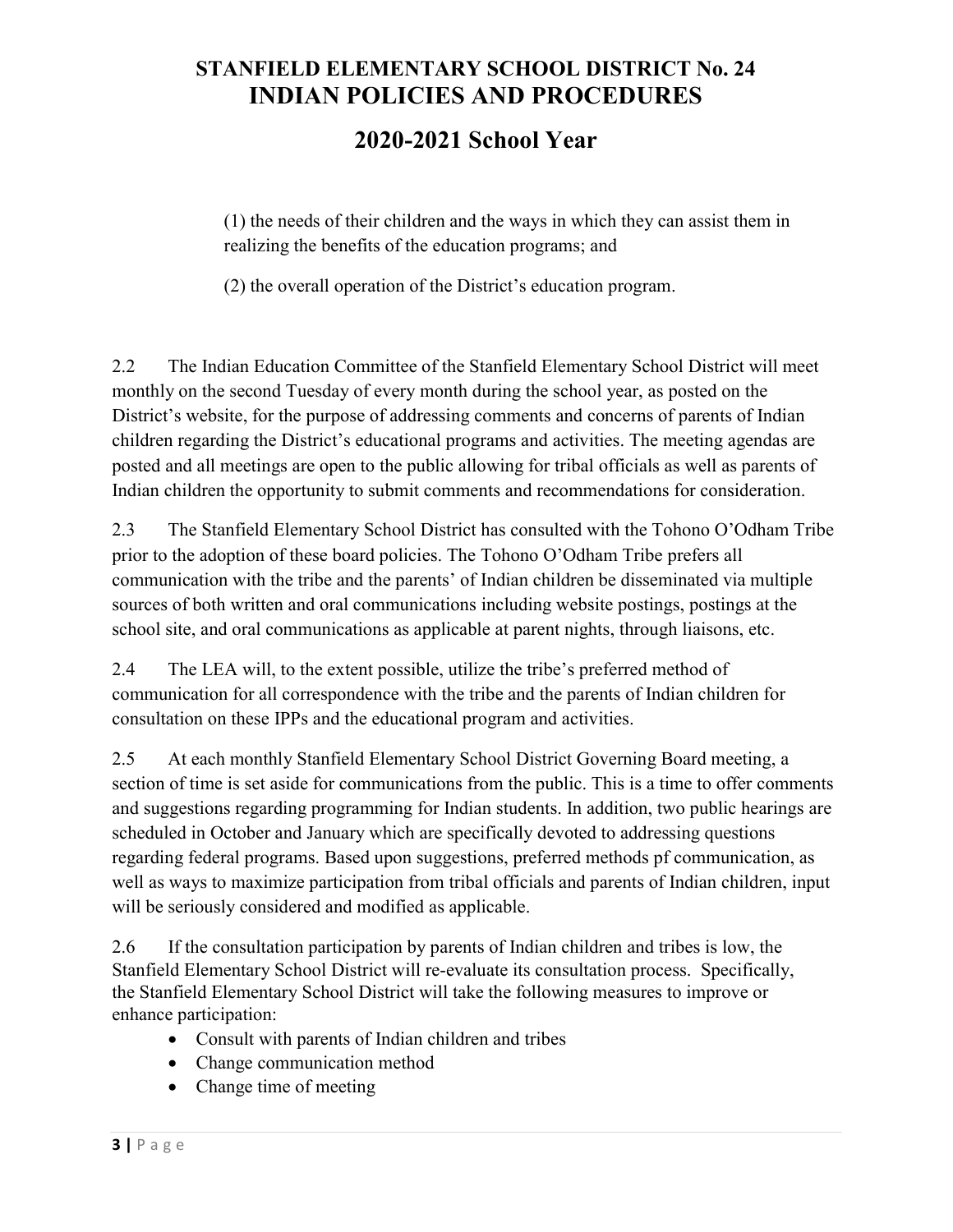# 2020-2021 School Year

POLICY (3): The Stanfield Elementary School District will, at least annually, assess the extent to which Indian children participate on an equal basis with non-Indian children in the District's education program and activities. [34CFR222.94(a)(3)] As part of this requirement, the LEA will:

(i) Share relevant information related to Indian children's participation in the LEA's education program and activities with tribes and parents of Indian children; and

(ii) Allow tribes and parents of Indian children the opportunity and time to review and comment on whether Indian children participate on an equal basis with non-Indian children.

#### Procedure 3:

3.1 The Stanfield Elementary School District will annually produce a district-wide Achievement and Participation study that will outline academic data by student ethnicity and gender. Data will be disaggregated to demonstrate proficiencies on the state assessment at the school.

3.2 The Stanfield Elementary School District will include participation data that analyzes programs and services provided by the District. Participation rates in activities such as sports and clubs will be displayed by participation levels and by ethnicity.

3.3 The Stanfield Elementary School District Achievement and Participation study will be communicated to the public at the October Governing Board meeting. Copies of the study will be available in the Stanfield Elementary School office after the October Governing Board meeting. Copies of the study will be disseminated to the Tribal Council of the Sif Oidak District via the parent liaison when collecting Impact Aid information.

3.4 The Stanfield Elementary School District will accept public comments, recommendations and feedback on equal participation from the tribe and parents of Indian children at the October and January Governing Board meetings. In addition, all Indian Education Committee meetings, hosted monthly, will provide an opportunity for comments, recommendation and feedback on equal participation form the tribe and parents of Indian children.

3.5 The Stanfield Elementary School District will take the following measures to annually assess the extent to which Indian children participate on an equal basis with non-Indian children in the District's education program and activities.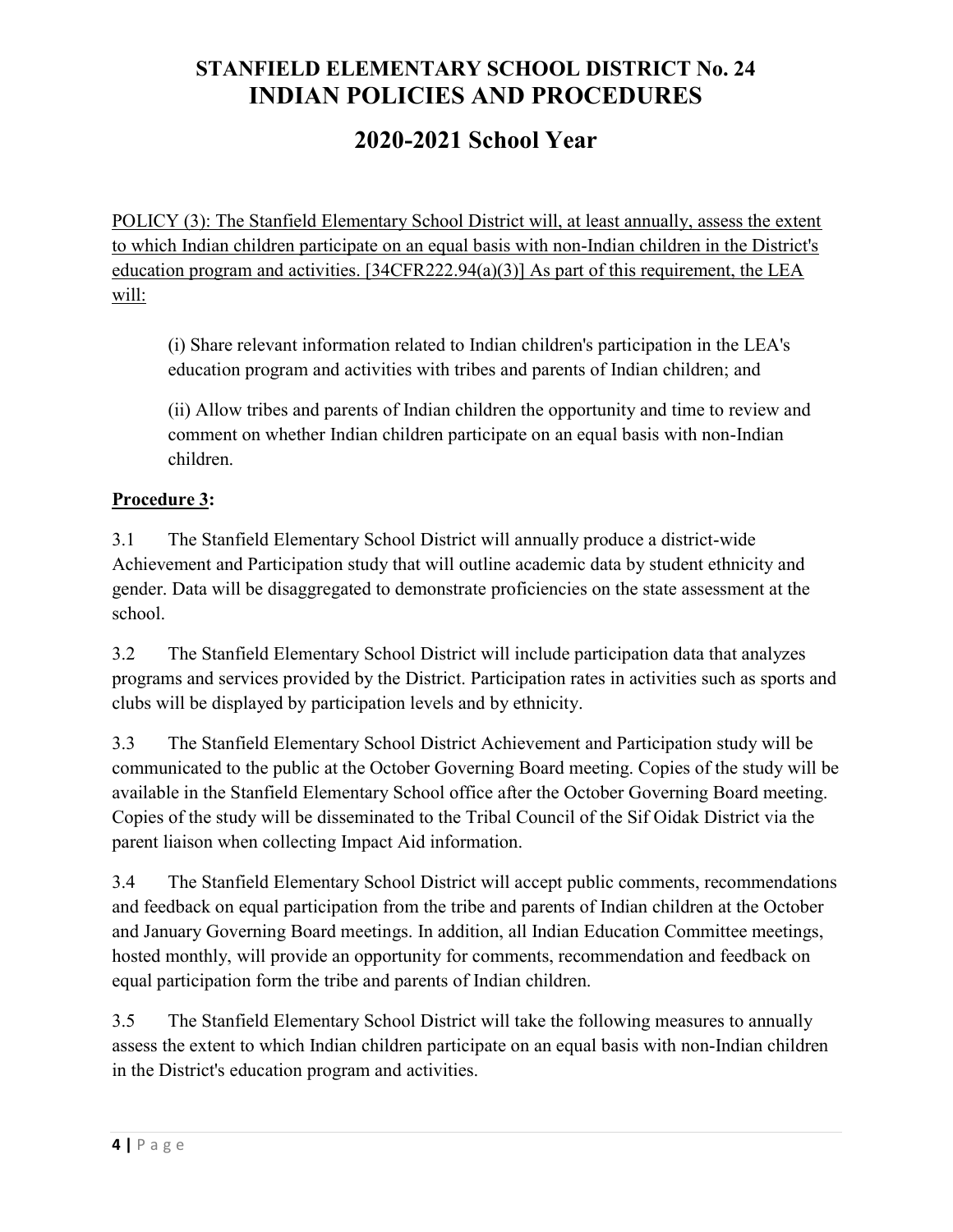# 2020-2021 School Year

A. The Stanfield Elementary School District will monitor student participation in all academic and co-curricular activities. School district officials will review school data to assess the extent of Indian children's participation in the District's educational programs on an equal basis.

B. The Stanfield Elementary School District will share its assessment of Indian student participation, related academic achievements and other related data with the parents of Indian children and tribal officials at the October Governing Board meeting. The assessment will be shared on the District website at least five days in advance of any meeting to discuss the extent to which Indian children participate with non-Indian children.

C. Parents of Indian children, tribes and other interested parties may express their views on participation at any time through direct communication with the school district, at any school board meeting, or to the Indian Education Committee.

D. Copies of all annual reports will be provided to tribal officials via the parent liaison at least five days in advance of any meeting to discuss the assessment and any related modifications to the educational program or activities to improve Indian children participation. Copies of the assessment will be provided to parent upon request to the Superintendent.

POLICY (4): The Stanfield Elementary School District will modify the IPPs if necessary, based upon the results of any assessment or input described in this document. [34CRF222.94(a)(4)]

#### Procedure 4:

4.1 The Stanfield Elementary School Board will schedule a meeting in October and January to discuss the content of the IPPs and educational program and activities. Parents of Indian children and tribes will be notified via official board postings, via the parent liaison and at the school regarding these meetings and their ability to submit comment. In addition, the parents of Indian children and tribal officials may recommend changes to the IPPs or the educational program at any regularly scheduled Indian Education Committee meeting, school board meeting, or in direct communication with the school district.

4.2 The Stanfield Elementary School Board will evaluate all recommendations for changes to these IPPs.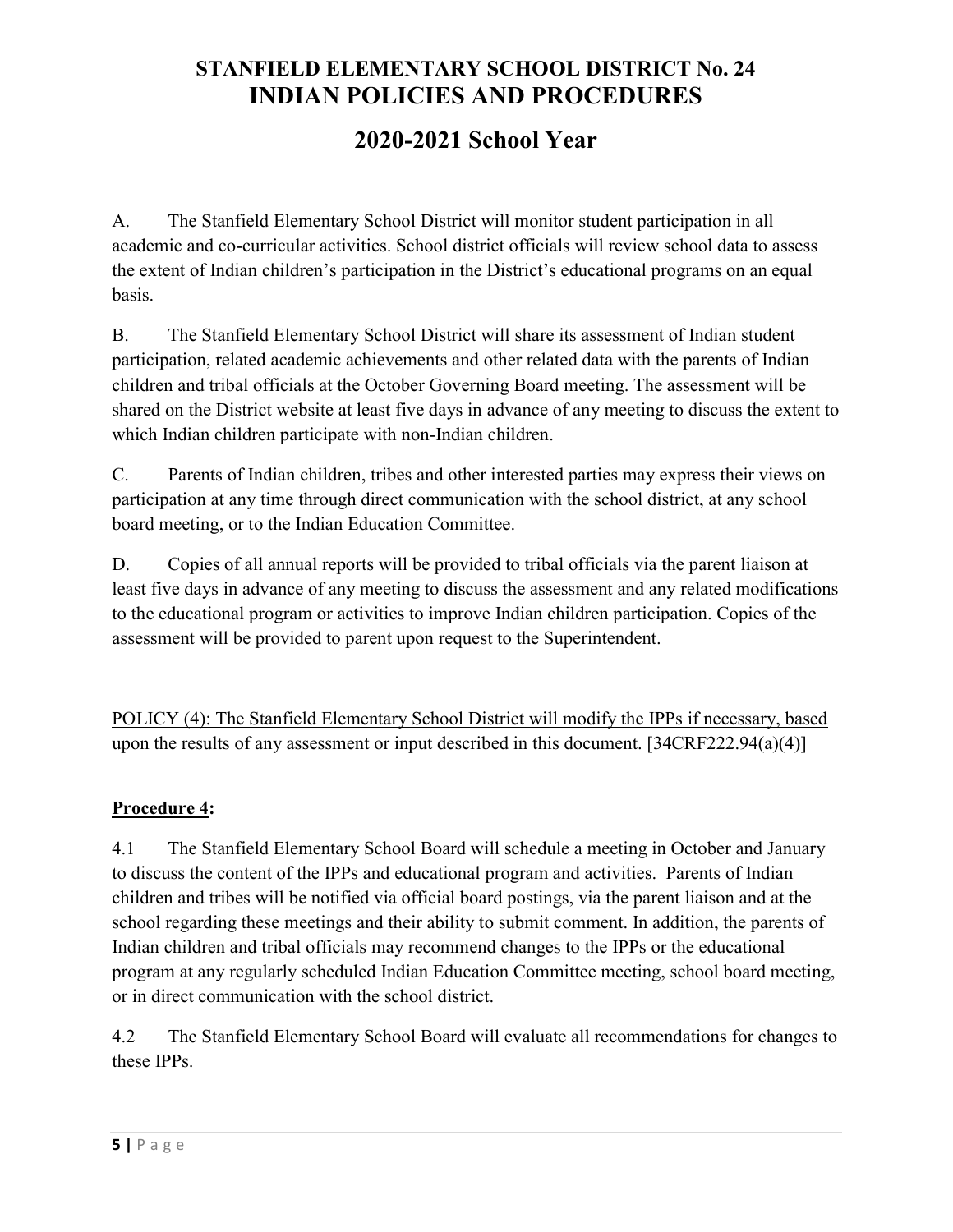# 2020-2021 School Year

4.3 The Stanfield Elementary School Board will decide on all recommended revisions to these IPPs.

4.4 Any changes by the Stanfield Elementary School Board will become effective immediately upon adoption or otherwise noted in official Board action

4.5 The Stanfield Elementary School District will disseminate copies of the revised IPPs to the tribe and parents of Indian children by postings at the district website and via the parent liaison within 30 days of adoption by the Stanfield Elementary School Board.

POLICY (5) : The Stanfield Elementary School District will respond at least annually in writing to comments and recommendations made by tribes or parents of Indian children, and disseminate the responses to the tribe and parents of Indian children prior to the submission of the IPPs by the LEA. [34CRF222 .94(a)(5)]

#### Procedure 5:

The Stanfield Elementary School District will at least annually keep track of and assemble all comments and suggestions received through the various the consultation processes by the Indian Education Committee, tribal officials, or parents of Indian children, and disseminate the responses to all parties by posting the official responses on the district website as well as a review at an official public governing board meeting prior to the submission of the IPPs by the District as part of the Impact Aid application process.

POLICY (6): The Stanfield Elementary School District will provide a copy of the IPPs annually to the affected tribe or tribes.  $[34CR F222.94 (a)(6)]$ 

#### Procedure 6:

The Stanfield Elementary School District will annually provide a copy of the current Indian Policies and Procedures to the Tohono O'Odham tribe (s) by email prior to submitting the Impact Aid Application.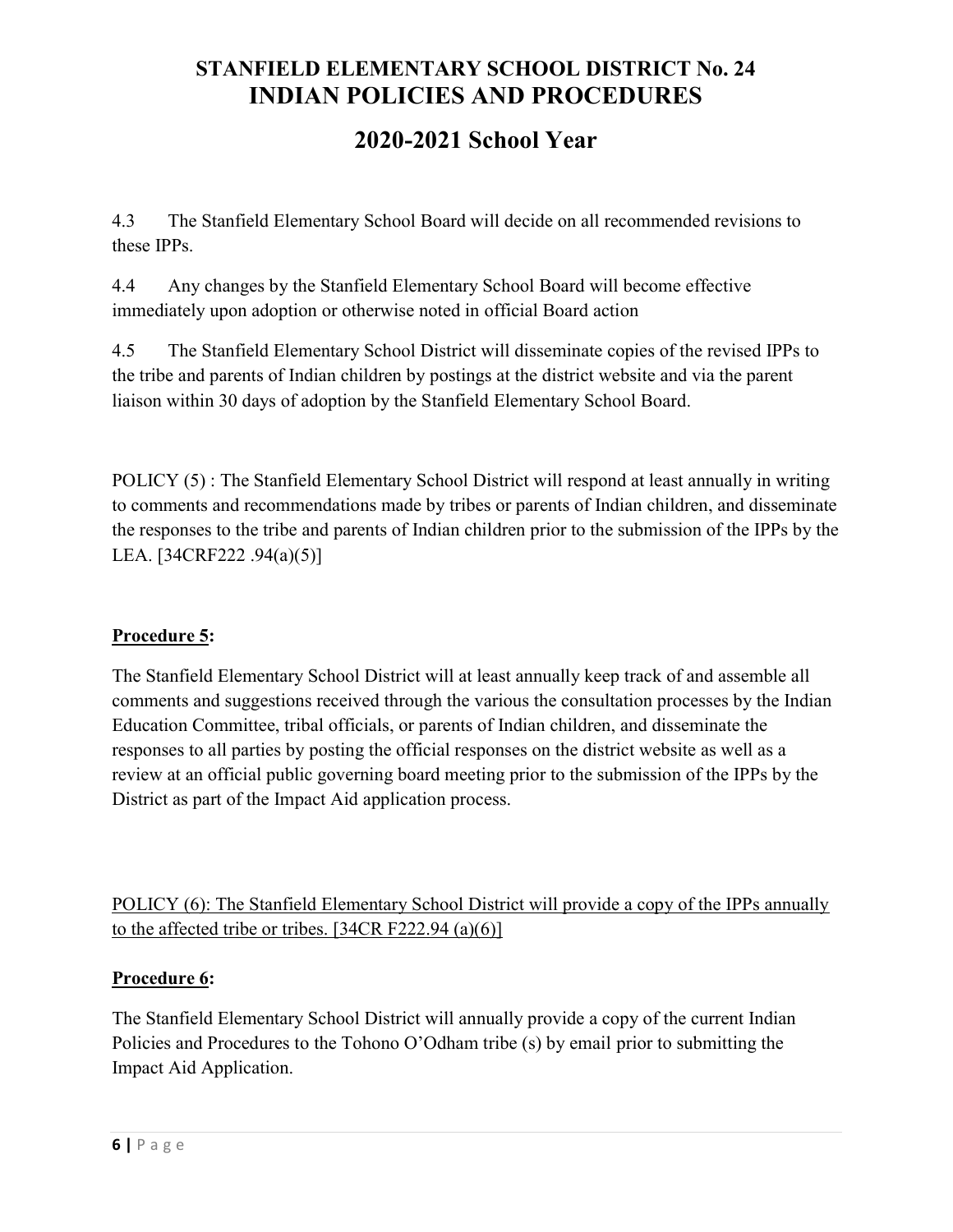## 2020-2021 School Year

\_\_\_\_\_\_\_\_\_\_\_\_\_\_\_\_\_\_\_\_\_\_\_\_\_\_\_\_\_\_\_\_\_\_\_\_\_\_\_\_\_\_\_\_\_\_\_ \_\_\_\_\_\_\_\_\_\_\_\_\_\_\_\_\_\_\_\_\_

\_\_\_\_\_\_\_\_\_\_\_\_\_\_\_\_\_\_\_\_\_\_\_\_\_\_\_\_\_\_\_\_\_\_\_\_\_\_\_\_\_\_\_\_\_\_ \_\_\_\_\_\_\_\_\_\_\_\_\_\_\_\_\_\_\_\_\_

#### REVIEWED BY:

Tohono O'Odham Tribal Official Representative Date

APPROVED BY:

Governing Board President Date Stanfield Elementary School District No. 24

Dr. Melissa Sadorf, Superintendent of Schools Date Stanfield Elementary School District No. 24

Board Approval Date

Date **Date** 

\_\_\_\_\_\_\_\_\_\_\_\_\_\_\_\_\_\_\_\_\_\_\_\_\_\_\_\_\_\_\_\_\_\_\_\_\_\_\_\_\_\_\_\_\_\_ \_\_\_\_\_\_\_\_\_\_\_\_\_\_\_\_\_\_\_\_\_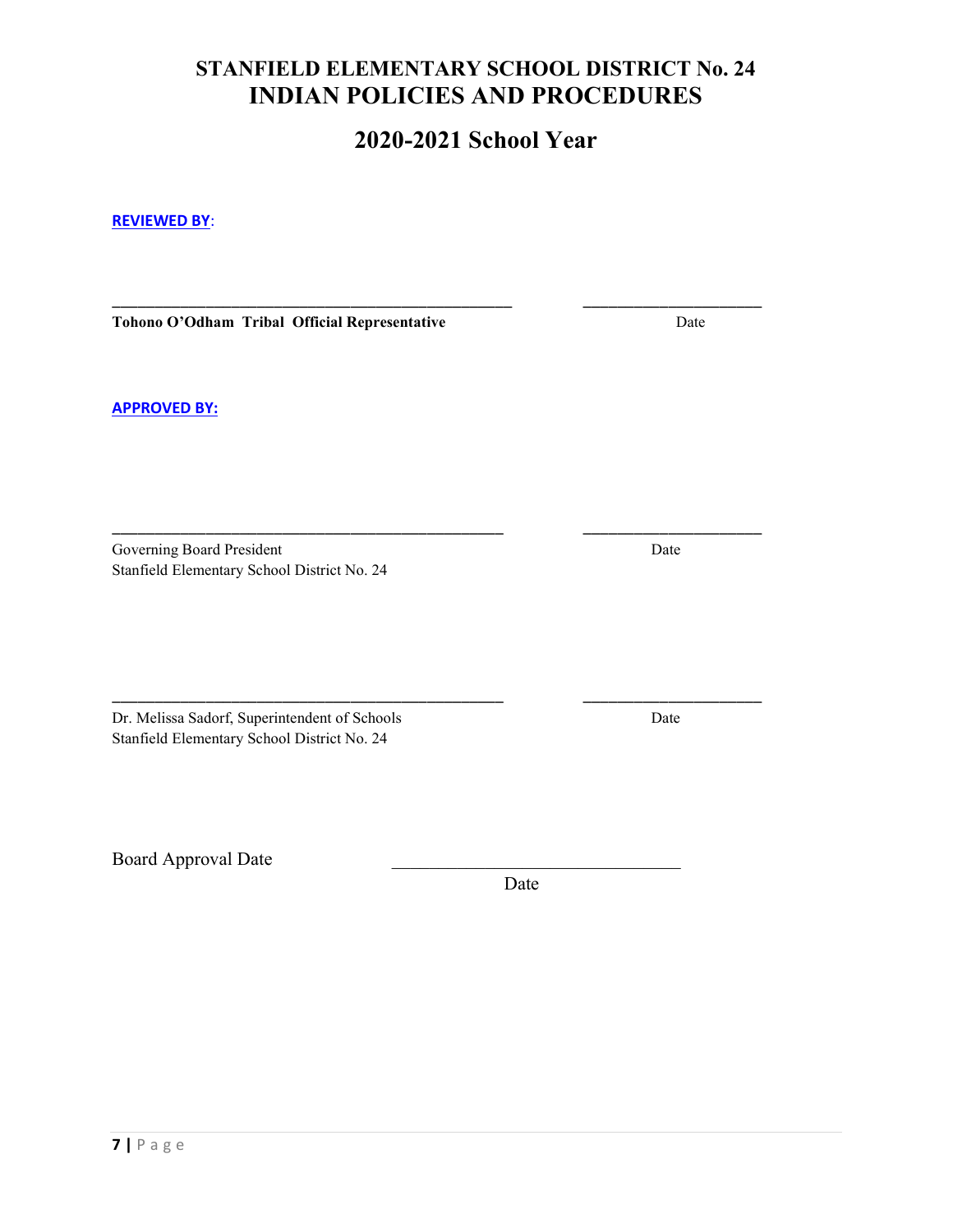## 2020-2021 School Year

#### § 222.94 REVISED INDIAN POLICIES AND PROCEDURES

Effective January 31, 2017, federally impacted Indian lands school districts must implement the amended rules and regulations for Indian Policies and Procedures (IPP).

The LEA's IPPs must include a description of the specific procedures for how the LEA will:

- 1. Disseminate relevant applications, evaluations, program plans and information related to the LEA's education program and activities and sufficient advance notice to allow tribes and parents of Indian children the opportunity to review and make recommendations.
- 2. Provide an opportunity for tribes and parents of Indian children to provide views on the LEA's educational program and activities, including recommendations on the needs of their children and on how the LEA may help those children realize the benefits of the LEA's education programs and activities.
- 3. At least annually, assess the extent to which Indian children participate on an equal basis with non-Indian children in the LEA's education programs and activities. As part of this requirement, the LEA will:
	- a. Share relevant information related to Indian children's participation in the LEA's education program and activities with tribes and parents of Indian children; and
	- b. Allow tribes and parents of Indian children the opportunity and time to review and comment on whether Indian children participate on an equal basis with non-Indian children.
- 4. Modify the IPPs if necessary, based upon the results of any assessment or input.
- 5. Respond at least annually in writing to comments and recommendations made by tribes or parents of Indian children, and disseminate the responses to the tribe and parents of Indian children prior to the submission of the IPPs by the LEA.
- 6. Provide a copy of the IPPs annually to the affected tribe or tribes.

Each LEA shall review the IPPs annually to ensure compliance with regulations. If an LEA, after input from the tribe and parents of Indian children, determines that its IPPs do not meet the requirements of law, the LEA shall amend its IPPs to conform within 90 days. An LEA that amends its IPPs shall send a copy of amended IPPs to the affected tribe and the Impact Aid Program Director within 30 days.